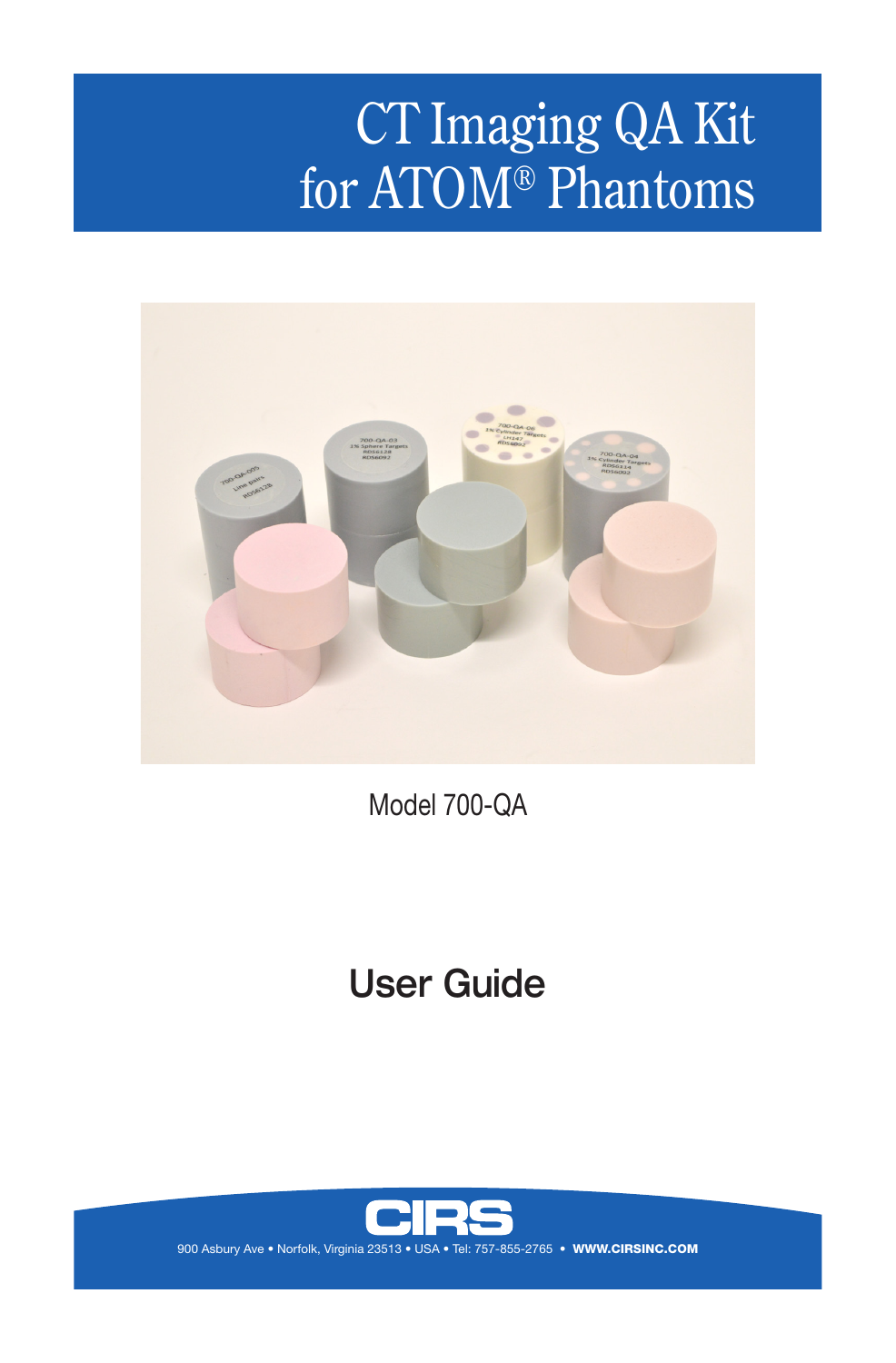# *OVERVIEW*

Dosimetry of CT scanners commonly includes the use of FDA recommended CT Dose index devices, such as the CIRS Model 007 CT Dose Phantom. However, more sophisticated CT protocols and continuing equipment improvement require the use of anthropomorphic phantoms of different sizes and/or ages such as the CIRS ATOM family of dosimetry phantoms.

The CIRS Model 700-QA kit was developed in response to requests for a means which combine the properties of ATOM dosimetry phantoms with the evaluation of two important CT image quality parameters: respectively low contrast detectability and spatial resolution in soft tissues and lung regions. We believe the 700-QA kit provides features that are critical for developing CT protocols that investigate the correlation between diagnostic yield and dosage.

### *THE PHANTOM*

The CIRS CT Imaging QA Kit is suitable for use in CIRS ATOM Dosimetry phantoms and CIRS 007TE Tissue Equivalent CT Dose Phantoms. The kit contains four tissue-equivalent inserts: (1) lung, and (3) soft tissue. Cylindrical, spherical and true 3D line pair targets are embedded into the inserts. The inserts are positioned in standard locations: head, liver and lung (non-standard positioning available upon special request).

# *SPECIFICATIONS*

| <b>Insert Dimensions:</b> $\varnothing$ 38.0 mm X 50 mm H<br>$(0.1.5" \times 1.97")$                          |
|---------------------------------------------------------------------------------------------------------------|
| <b>Weight:</b> Soft Tissue-Equivalent Inserts $\approx$ 230 g<br>Lung Tissue-Equivalent Insert $\approx$ 60 g |

# *SOLID TISSUE EQUIVALENT INSERTS*

The Model 700-QA includes 3 sets of solid tissue equivelent inserts to plug the phantom when not in use.

| 0TY   | <b>COMPONENT DESCRIPTION</b>         |
|-------|--------------------------------------|
| 1 Set | Solid Brain Tissue Insert (set of 2) |
| 1 Set | Solid Lung Insert (set of 2)         |
| 1 Set | Solid Soft Tissue Insert (set of 2)  |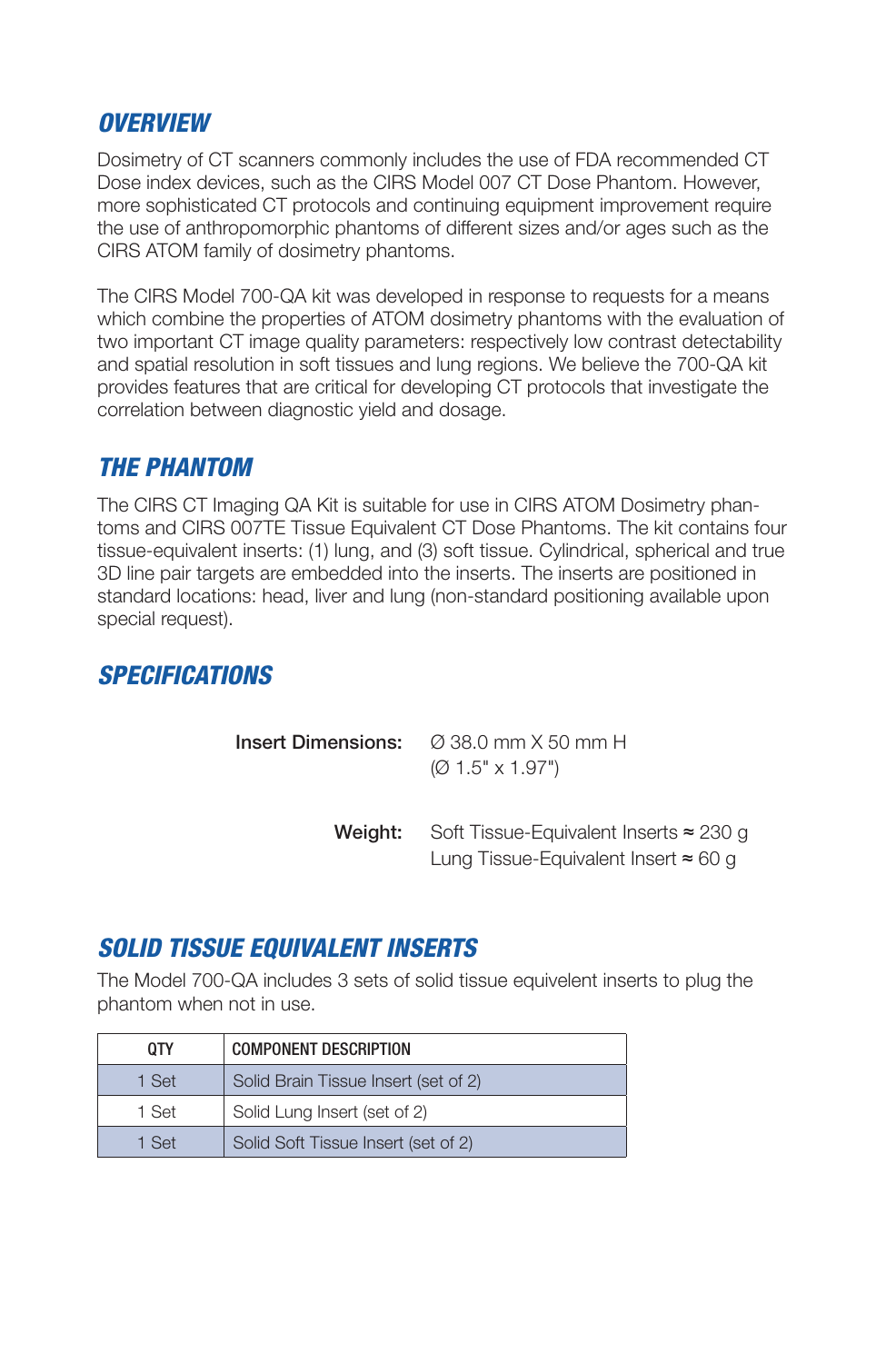# *LUNG TISSUE INSERT*

The Model 700-QA lung target insert consists of two types of targets: cylindrical and spherical. The Insert background is composed of lung-exhale tissue equivalent epoxy; targets are composed of soft-tissue equivalent epoxy.

| BACKGROUND:                | Lung Exhale Tissue-Equivalent Epoxy             |  |
|----------------------------|-------------------------------------------------|--|
| <b>CYLINDRICAL TARGETS</b> |                                                 |  |
| <b>PROPERTIES:</b>         | $+10$ HU; $(+1\%$ linear attenuation)           |  |
| <b>DIMENSIONS:</b>         | $\varnothing$ 7, 5, 3.5, 2.5, 1.8 & 1.2 mm      |  |
| QUANTITY:                  | 18 - three (3) of each diameter                 |  |
| <b>SPHERICAL TARGETS</b>   |                                                 |  |
| <b>PROPERTIES:</b>         | $+10$ HU; $(+1\%$ linear attenuation)           |  |
| DIMENSIONS:                | $\varnothing$ 10, 8, 6.5, 5, 4, 3.2, 2.5 & 2 mm |  |
| <b>QUANTITY:</b>           | 8 - one (1) of each diameter                    |  |



Figure 1. - Lung Tissue Target Insert in the lung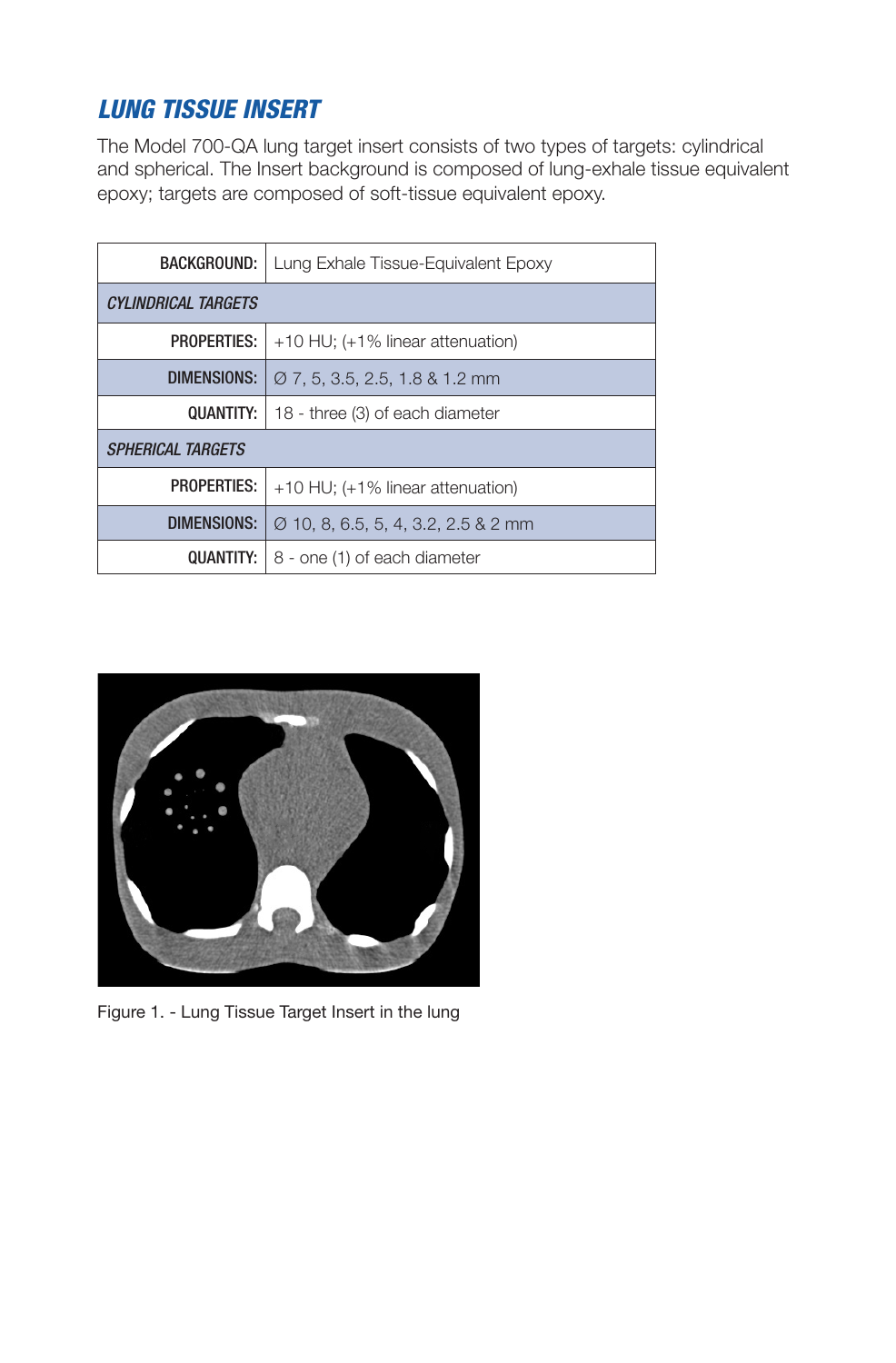# *SOFT TISSUE INSERTS*

The Model 700-QA includes three soft tissue inserts that feature cylindrical, spherical or true 3D line pair targets. Insert backgrounds and targets are composed of soft-tissue equivalent epoxy. The targets are arranged in a circular pattern, with diameters selected to provide 2:1 cross-sectional area ratio for each adjacent target pair.

#### **CYLINDRICAL TARGETS**

| <b>PROPERTIES:</b> | Group 1: +10 HU contrast above background<br>(+1% linear attenuation)    |  |
|--------------------|--------------------------------------------------------------------------|--|
|                    | Group 2: +20 HU contrast above background<br>$(+2\%$ linear attenuation) |  |
| DIMENSIONS:        | $\sqrt{07, 5, 3.5, 2.5, 1.881.2 \text{ mm}}$                             |  |
| QUANTITY:          | 18 per target group 1& 2; Three (3) of each<br>diameter                  |  |





#### **SPHERICAL TARGETS**

| <b>PROPERTIES:</b> | Group 1: +10 HU contrast above background<br>(+1% linear attenuation)               |  |
|--------------------|-------------------------------------------------------------------------------------|--|
|                    | Group 2: +20 HU contrast above background<br>(+2% linear attenuation)               |  |
|                    | <b>DIMENSIONS:</b> $\varnothing$ 10, 8, 6.5, 5, 4, 3.2, 2.5 & 2 mm                  |  |
|                    | <b>QUANTITY:</b> 8 per target group 1 & 2;<br>One (1) of each diameter and contrast |  |



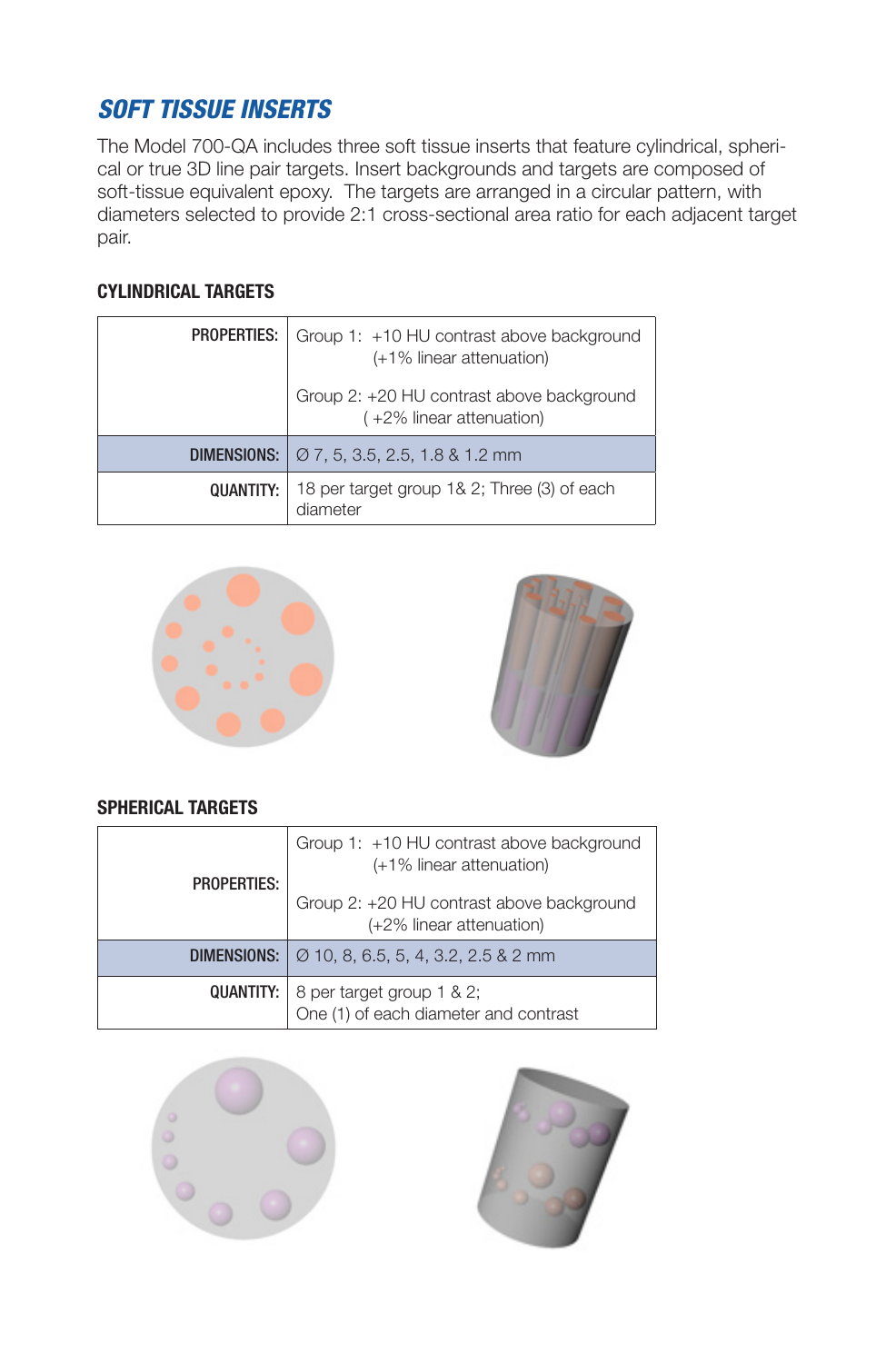

Figure 2. - Soft Tissue Target Inserts in the abdomen and brain

#### **TRUE 3D LINE PAIR TARGETS**

The true 3D spatial resolution patterns, ranging from 6 lp/cm to 12 lp/cm, are made of lines with a high and low contrast difference of about 300 HU. The low contrast serves also as a background for the 3D line pair patterns, which are arranged radially within the soft tissue insert. The line patterns are 3D patterns having 12mm in height along the longitudinal axis.

| <b>PROPERTIES:</b>   350 HU above soft tissue<br>300 HU above line pair pattern background<br>(low contrast) |  |
|--------------------------------------------------------------------------------------------------------------|--|
| <b>DIMENSIONS:</b> $\vert$ 5 line pairs: 5 mm wide x 12 mm deep                                              |  |
| <b>LP/CM</b>   6, 8, 10, 11 & 12                                                                             |  |



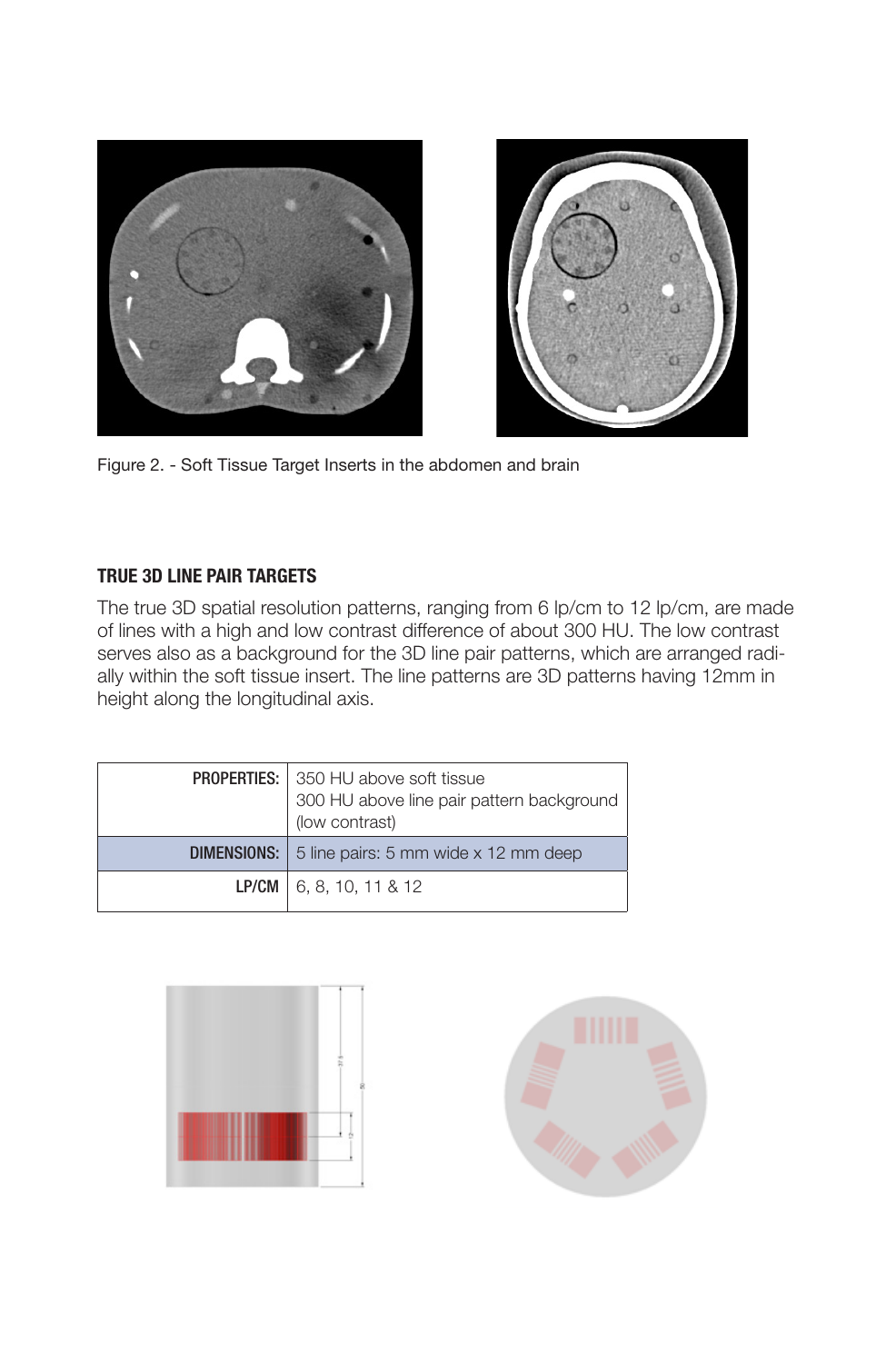# *RECOMMENDED USE*

Since CT Imaging QA Kit inserts are interchangeable they can be used in any location drilled for 700-QA inserts in the ATOM phantoms. The design of the 700-QA inserts has no indexing features associated with any of the inserts. This lack of indexing features allows for unlimited positioning combinations.

The intent of the inserts is to help the user determine if the settings of his/her scanning protocols need adjustments. To do this the user should scan with a protocol that is appropriate for structures with CT numbers varying from about 0 HU to about 400 HU (this range encompasses soft tissue as well as insert targets). When imaging in lung, if one wants to view the surrounding lung then the HU variation should be from about -800 HU to 400 HU. The user should decide if he/she wants to make protocol setting adjustments based on what is seen on the images taken with the appropriate protocol.

Adjustments to protocol settings can either improve or deteriorate the image quality based on user knowledge of equipment settings, previous adjustments, as well as a series of other factors that can be user depended or independent. The level of visibility of low contrast targets and line pair patterns should help the user decide if the protocol settings are adjusted in the right direction or not. Also, the level of visibility of low contrast targets and line pair patterns should help the user judge if scanning conditions influence the image quality. This can be achieved by scanning the same insert in different locations in the ATOM body while maintaining the same protocol settings. Once the user determines that he/she has reached the best protocol setting adjustments, which yields the best image quality for the most appropriate scanning protocol, then he/she can do the same for other protocols.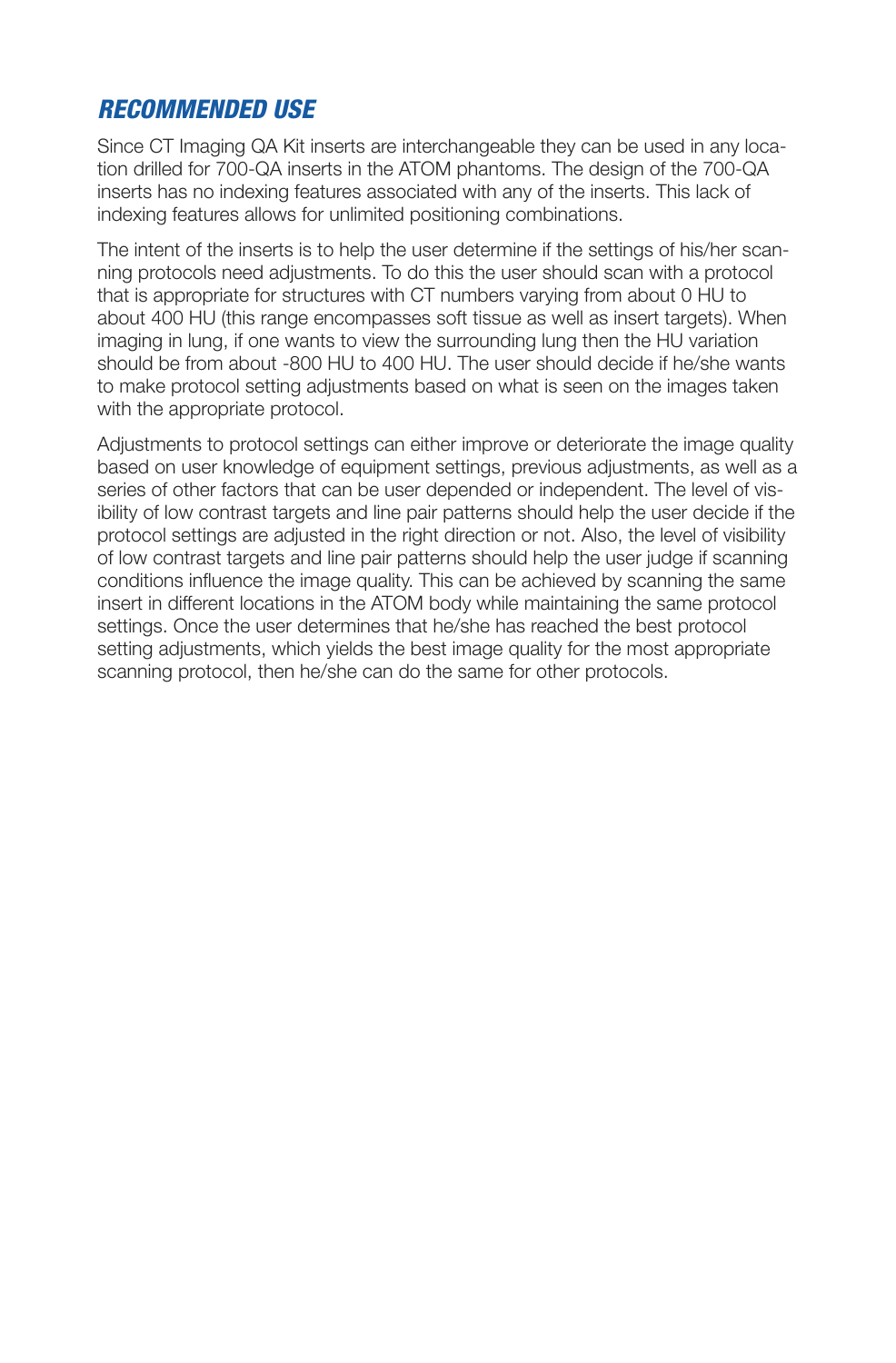# *WARRANTY*

All standard CIRS products and accessories are warranted by CIRS against defects in material and workmanship for a period as specified below. During the warranty period, the manufacturer will repair or, at its option, replace, at no charge, a product containing such defect provided it is returned, transportation prepaid, to the manufacturer. Products repaired in warranty will be returned transportation prepaid.

There are no warranties, expressed or implied, including without limitation any implied warranty of merchantability or fitness, which extend beyond the description on the face hereof. This expressed warranty excludes coverage of, and does not provide relief for, incidental or consequential damages of any kind or nature, including but not limited to loss of use, loss of sales or inconvenience. The exclusive remedy of the purchaser is limited to repair, recalibration, or replacement of the product at manufacturer's option.

This warranty does not apply if the product, as determined by the manufacturer, is defective because of normal wear, accident, misuse, or modification.

#### **NON-WARRANTY SERVICE**

If repairs or replacement not covered by this warranty are required, a repair estimate will be submitted for approval before proceeding with said repair or replacement

#### **RETURNS**

If you are not satisfied with your purchase for any reason, please contact your local distributor prior to returning the product. Visit https://www.cirsinc.com/distributors/ to find your local distributor. If you purchased your product direct through CIRS, call Customer Service at 800-617-1177, email rma@cirsinc.com, or fax an RMA request form to 757-857-0523. CIRS staff will attempt to remedy the issue via phone or email as soon as possible. If unable to correct the problem, a return material authorization (RMA) number will be issued. Non-standard or "customized" products may not be returned for refund or exchange unless such product is deemed by CIRS not to comply with documented order specifications. You must return the product to CIRS within 30 calendar days of the issuance of the RMA. All returns should be packed in the original cases and or packaging and must include any accessories, manuals and documentation that shipped with the product. The RMA number must be clearly indicated on the outside of each returned package. CIRS recommends that you use a carrier that offers shipment tracking for all returns and insure the full value of your package so that you are completely protected if the shipment is lost or damaged in transit. If you choose not to use a carrier that offers tracking or insure the product, you will be responsible for any loss or damage to the product during shipping. CIRS will not be responsible for lost or damaged return shipments. Return freight and insurance is to be pre-paid.

#### **WITH RMA NUMBER, ITEMS MAY BE RETURNED TO:**

**CIRS Receiving** 900 Asbury Ave, Norfolk, Virginia, 23513 USA

| <b>PRODUCT</b>                                         | <b>WARRANTY PERIOD</b> |
|--------------------------------------------------------|------------------------|
| Model 700-QA - CT Imaging QA Kit for<br>ATOM® Phantoms | 60 Months              |